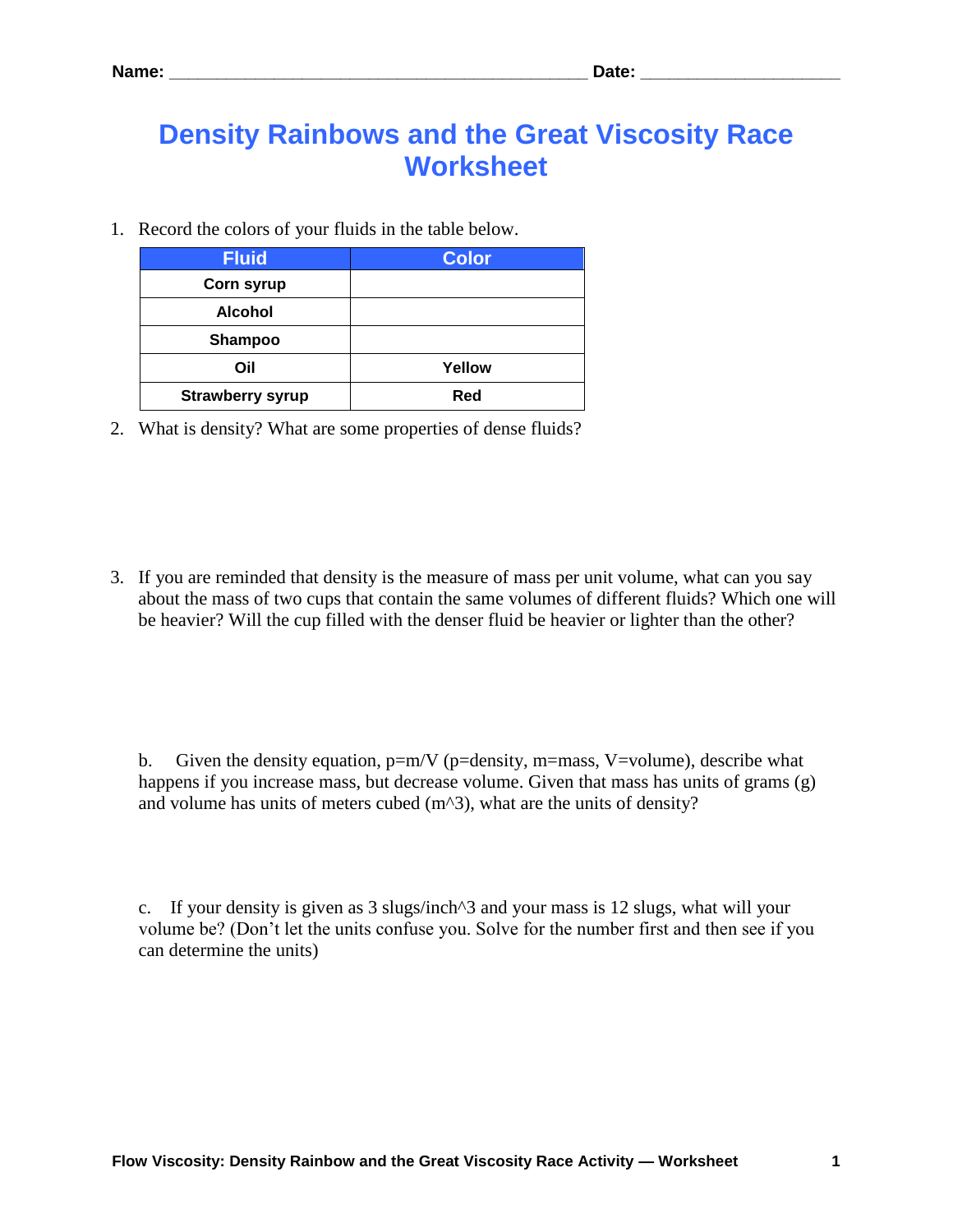- 4. Predict the order of the fluids from heaviest to lightest. Which fluid is going to sink all the way to the bottom?
- 5. When you poured in the fluids, did they stay in the order you poured them? Or did some that you thought were denser move up a layer? Why did the fluids set in that order?

## **The Great Viscosity Race**

- 6. What is viscosity?
- 7. A lot of dense fluids tend to be viscous, such as corn syrup. Yet viscosity and density are different properties of a fluid. Is ketchup denser than chocolate syrup?
- b. How does ketchup's mass per volume compare to chocolate syrups? (Remember the density equation)
- 8. Which one do you think is more viscous?
- 9. Predict which fluid will win the race down the paper, ketchup or chocolate syrup?
- 10. Was your prediction correct? Which of the two fluids was the *least* viscous (won the race)? Was this fluid also the *least* dense?